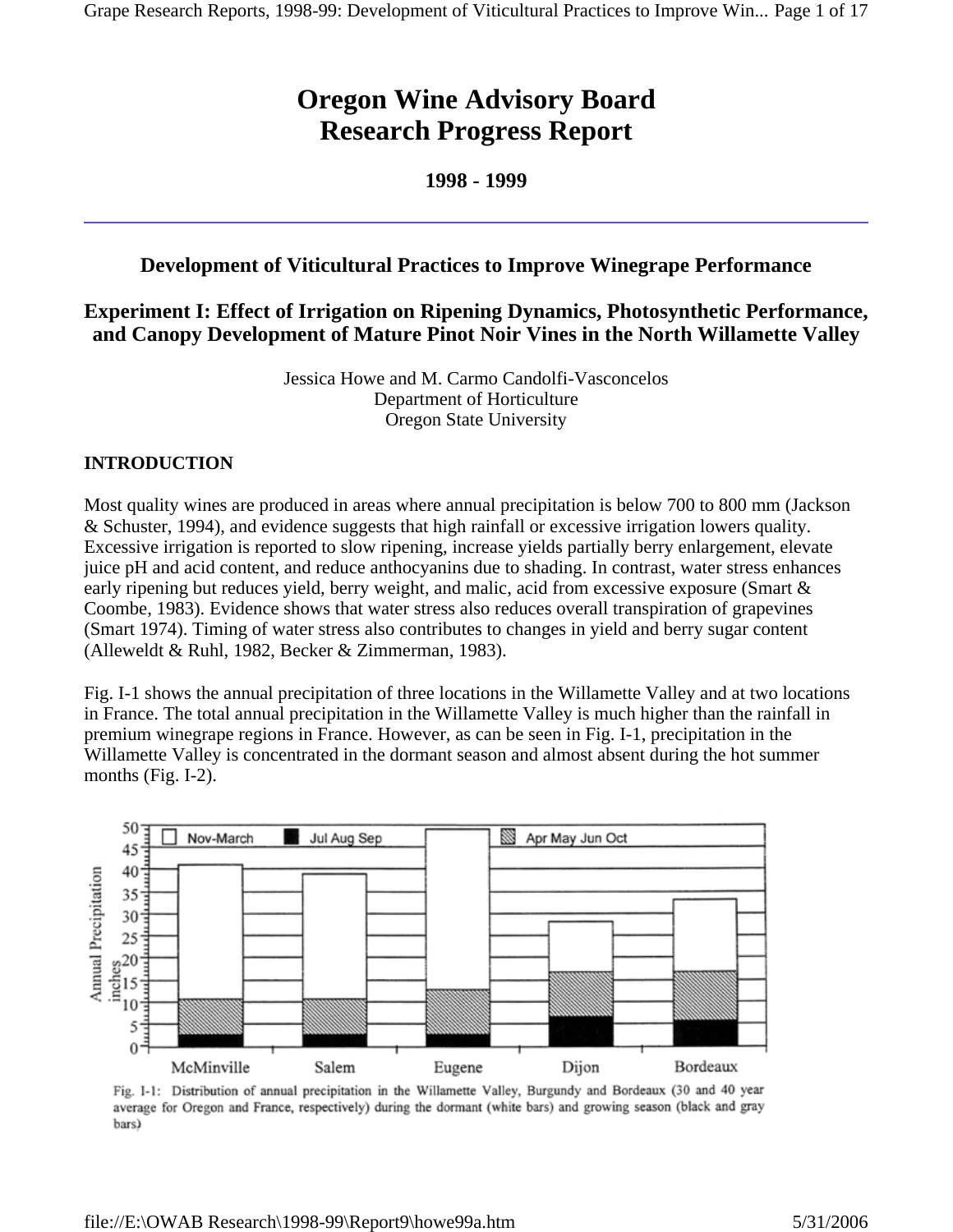

Fig. I-2: Distribution of monthly precipitation in the Willamette Valley, Burgundy and Bordeaux (30 and 40 years average for Oregon and France, respectively) during the summer.

There is presently no documentation available concerning the need to irrigate mature vines in Oregon. It is unknown if the soil water reserves accumulated during the winter will suffice throughout the season or will be reduced to suboptimal levels during the critical period of sugar accumulation in the fruit and development of aromas and flavors. If vines experience drought stress during ripening, leaf photosynthetic production will decrease since stomata are very sensitive to water deficits and close to prevent excessive loss of water through transpiration. Stomatal closure during part of the day prevents carbon dioxide from entering the leaves and inhibits photosynthesis. As a result, sugar accumulation in the fruit, and aroma and flavor development, are all hindered by lack of carbohydrate availability. Moreover, it has been shown that partitioning of biomass in water stressed plants favors the root system, a survival mechanism allowing the maximization of water extraction from deeper soil layers. By allocating more resources to the development of the root system, fruit ripening in drought stressed vines may be delayed. Phenolic composition may become unbalanced, originating off flavors such as those recently described as UTA (untypical aging).

Stuck fermentation has been a recurrent problem in Oregon. Low levels of nutrients, particularly nitrogen have been suspected of causing the problem. Nutrients are absorbed by the roots and transported in the transpiration stream to the leaves where they are redistributed within the plant via the phloem. Soil water deficit may decrease transpiration and, consequently, hinder nutrient uptake. This reduced nutrient uptake coupled with the lower rates of mineralization and lower levels of nutrient availability due to soil water deficit conditions, may aggravate the imbalance between soil nutrient availability and grapevine nutritional needs. This has been documented for nitrogen (Perret *et. al.* 1993, Fig. I-3).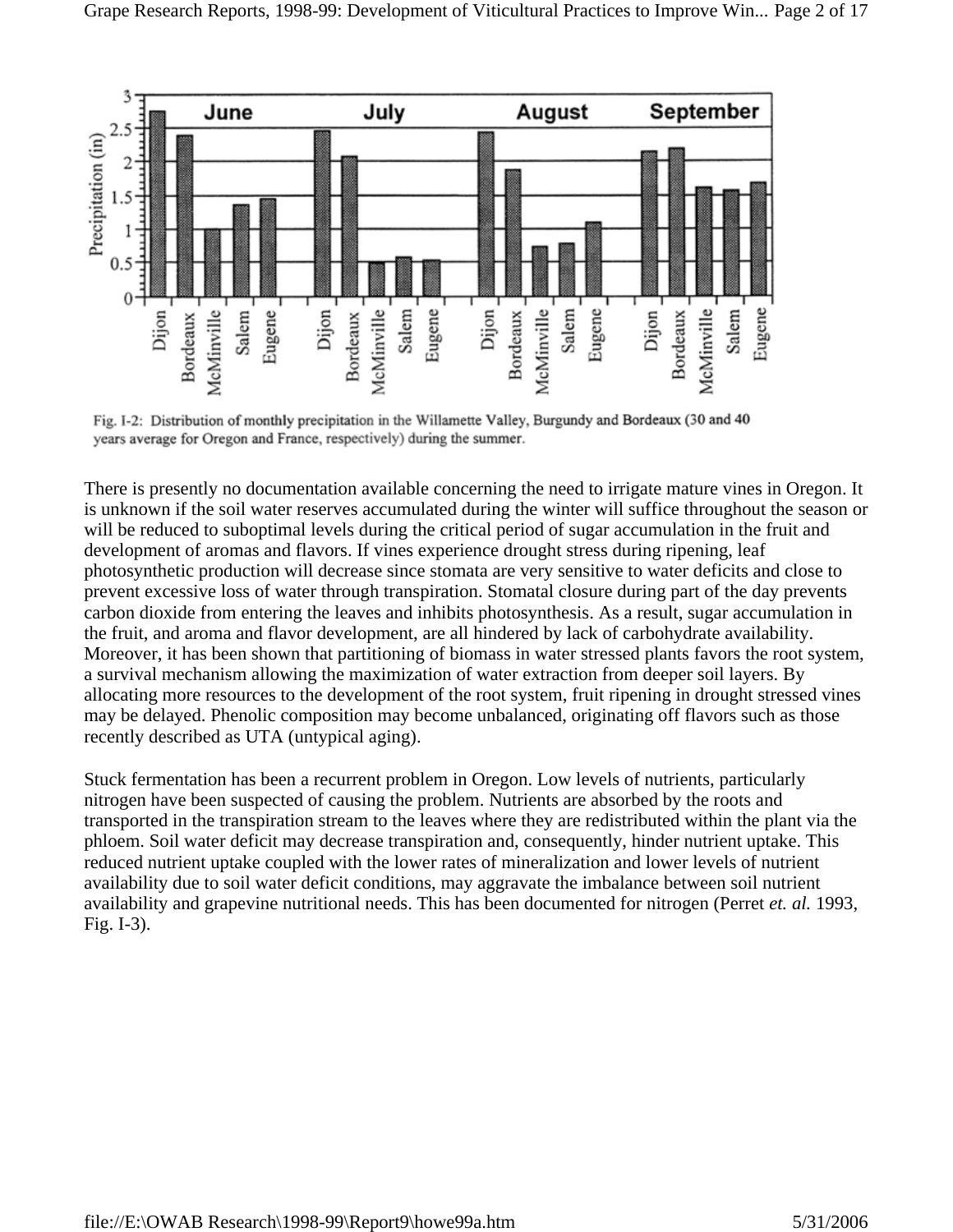

Fig. I-3: Grapevine nitrogen requirements and soil N-availability under adequate soil moisture or deficit conditions

The purpose of this experiment is to investigate the effect of supplemental irrigation on leaf photosynthetic performance, stomatal conductance, vegetative growth, fruit yield and composition, and partitioning of biomass among roots, trunk, shoots, and fruit of mature vines in a commercial vineyard in the Willamette Valley.

#### **MATERIALS AND METHODS**

This experiment is being conducted at Knudsen Vineyard, located in the north Willamette Valley. It began in May, 1998. Two treatments have been applied to 24 Pinot Noir vines on GDC (Geneva Double Curtain) with a 6-foot by 12-foot spacing. Each treatment (irrigated with approximately 2 inches of water during lag phase or non-irrigated) was repeated twice. Each replicate consists of six vines. The entire experimental plot consists of nine rows of Pinot Noir growing in Jory soil. Guard rows and Guard vines were used to adequately separate treatments. Vines were balanced pruned to 30 buds per kg of wood during February 1998.

Vines in the irrigated treatment received water at a rate of .53gal/hr/vine on seven different dates from mid August until early September. Figure M-1 illustrates supplemental irrigation in inches. The total irrigation the vines received in this window of time was approximately 2 inches. There was no measurable precipitation during August, however, in September the vines received .57 inches of precipitation. This is illustrated in figure M-2. Table 1 represents the total amount of water both treatments received.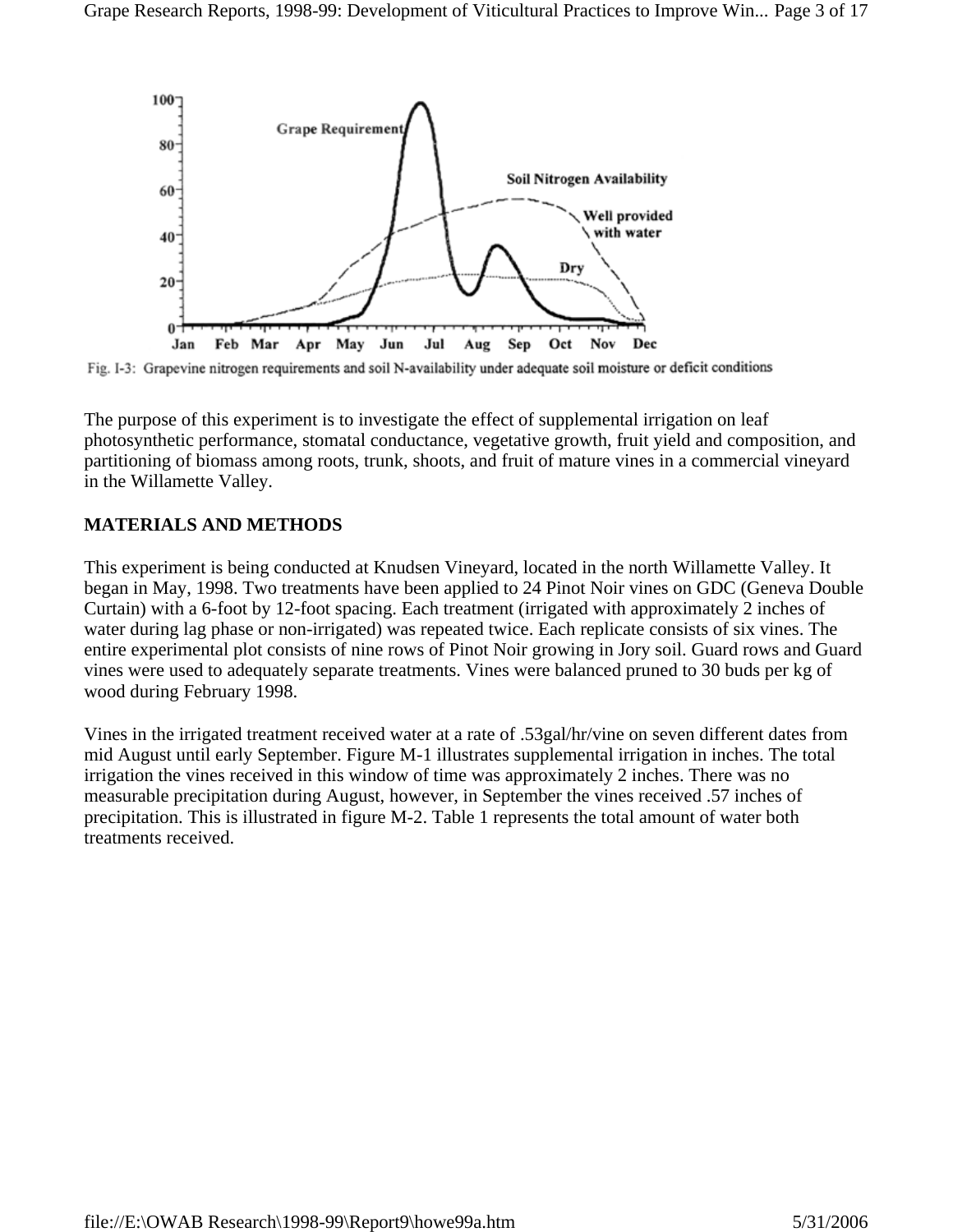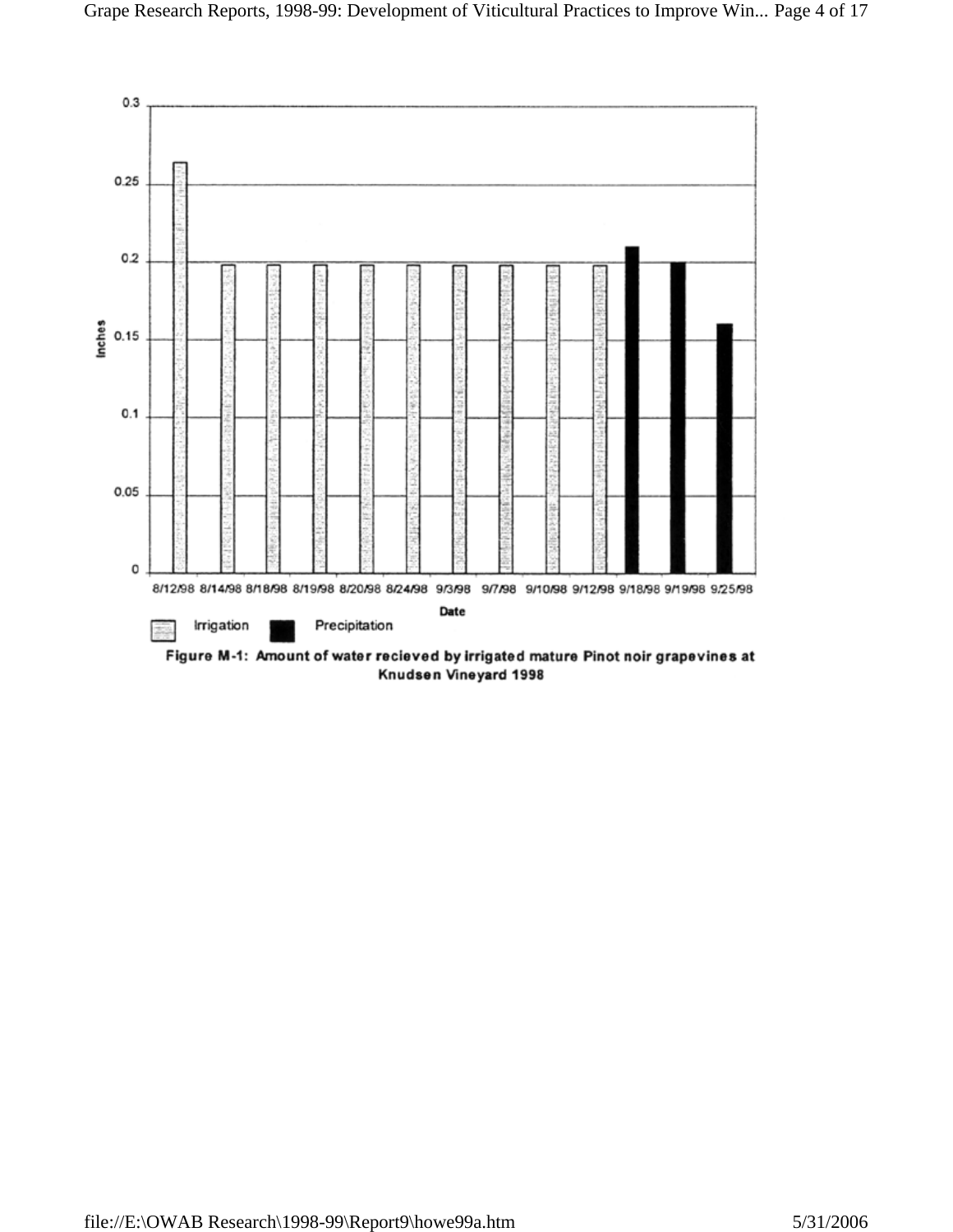

Figure M-2 Monthly Precipitation McMinnville Oregon 1998 Precipitation

One shoot on each side of the curtain (east, west) was tagged, per vine. The tenth leaf of each tagged shoot was also tagged. Only these shoots and leaves were used for the following data collection.

## **Leaf gas-exchange measurements**

Leaf gas-exchange measurements were taken with Ciras-1 (PP SYSTEMS, Hitchin, Herts SG5 1RT UK), a portable infra-red gas analyzer. Leaves were fully exposed to sunlight and measured 6 times between July 8 and September 16 on cloudless days. Measurements were taken before 1:00 p.m and after 9:00 a.m., at photosynthetic flux densities above 1200umol PAR m -2. S -1.

## **Chlorophyll**

Leaf greeness was measured using a SPAD-502 chlorophyll meter (Minolta). Chlorophyll content was calculated using the formula proposed by Candolfi-Vasconcelos 1994. Six readings were taken per data leaf and then averaged.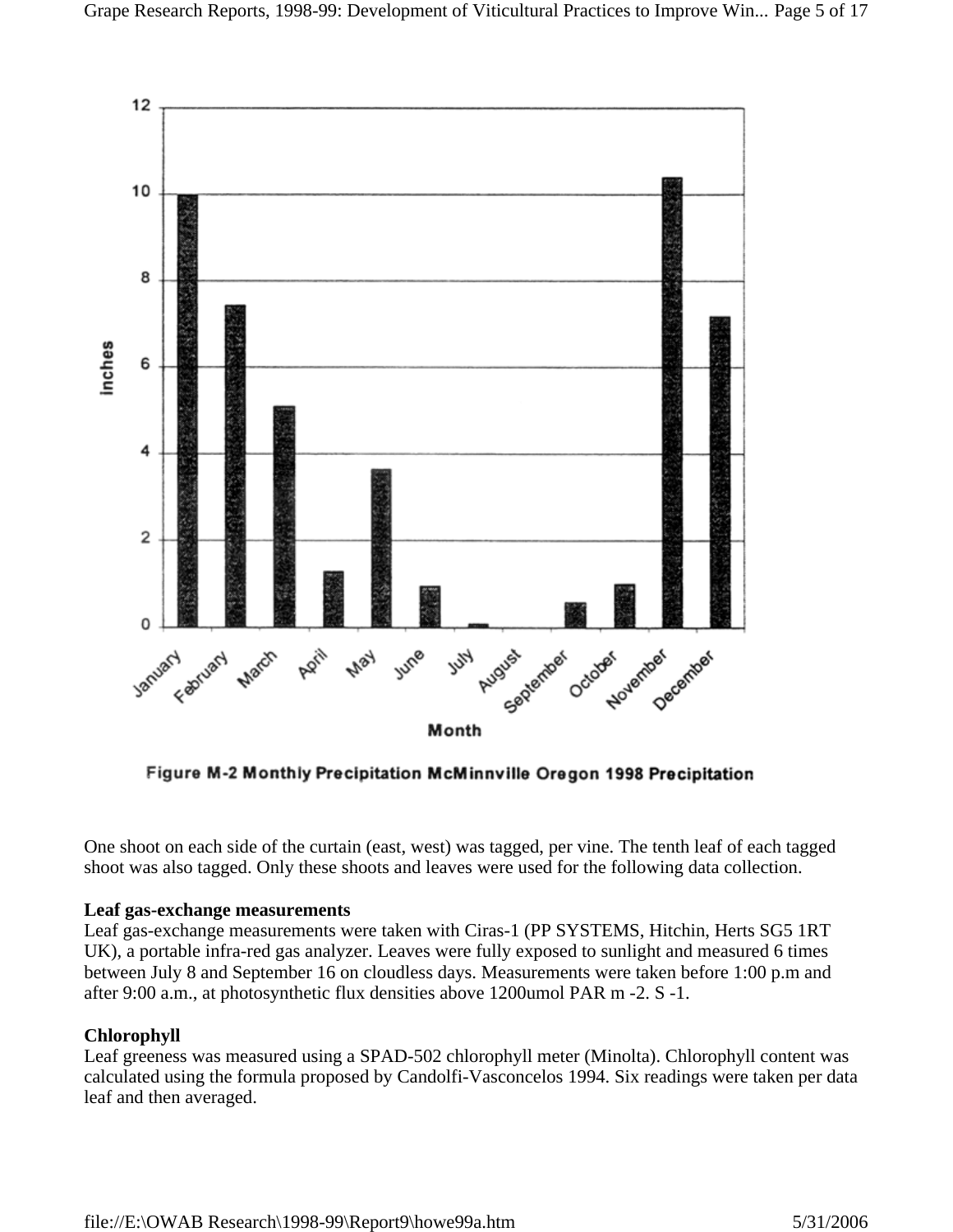### **Fluorescence**

Chlorophyll fluorescence emission was measured by a pulse modulated Fluorescence Monitoring System (FMS). Leaves were engaged in photosynthesis under ambient light conditions by application of a leaf clip. Leaf clips were left on for at least 15 minutes to create complete darkness. The ratio of variable to maximum fluorescence (Fv/Fm) is a measure of the light dependent reactions of photosynthesis. Chlorophyll fluorescence was measured seven times between June 30, and September 16.

## **Ripening Dynamics**

A ripening survey was begun at the onset of veraison (veraison = 50% berries changed color). Fruit samples were taken between veraison and harvest on seven different dates. On each date, three clusters were used for juice analysis and another three clusters were frozen until further analysis. A sub-sample of 100 berries was used to calculate berry weight and skin anthocyanin content. Soluble solids of juice samples were measured using a refractometer. Titratable acidity and pH were measured by an automatic titrator (Mettler Toledo, DL21 Titrator).

## **Anthocyanins**

Anthocyanins were measured from the skins of 100 berries. After skins were manually separated from berries, they were weighed and extracted with acidified methanol (1% Hydrochloric acid). Skins were placed in 200 ml jars with 50 ml of acidified MeOH solution. Jars were then placed on a shaker for four hours at room temperature. The extract was transferred to another jar and the skins were put through extraction two more times with 40 ml solution, for three hours, each time. The three extracts were combined and the volume was brought up to 200 ml using the same acidified MeOH solution. The extract was diluted 1:50 with the MeOH solution. Absorbency was measured at 530nm using a spectrophotometer. An extinction coefficient of 3800 was used to calculate anthocyanin content.

## **RESULTS AND DISCUSSION**

Monthly precipitation records for 1998 from McMinnville Oregon show that there was zero precipitation at this site from mid July until mid September (figure M-2). The measurements and observations made reflect the effect of water deficit that the vines were experiencing, excluding the irrigated treatment.

#### **Leaf Gas Exchange**

Both treatments show a peak in C02 assimilation rate before veraison, as illustrated by Figure 1. After veraison, C02 assimilation rate dropped in both the irrigated and nonirrigated treatment, showing no significant difference between treatments. Figure 2 illustrates transpiration rate of both treatments. Once again, the highest rate of transpiration occurs just before veraison. Transpiration rate was reduced after veraison. A significant difference between treatments was observed after veraison. The irrigated vines continued to transpire at a significantly higher rate than the non- irrigated vines. Water use efficiency, shown in Figure 3, decreased steadily in August. Except for September 16, no treatment differences were observed in WUE.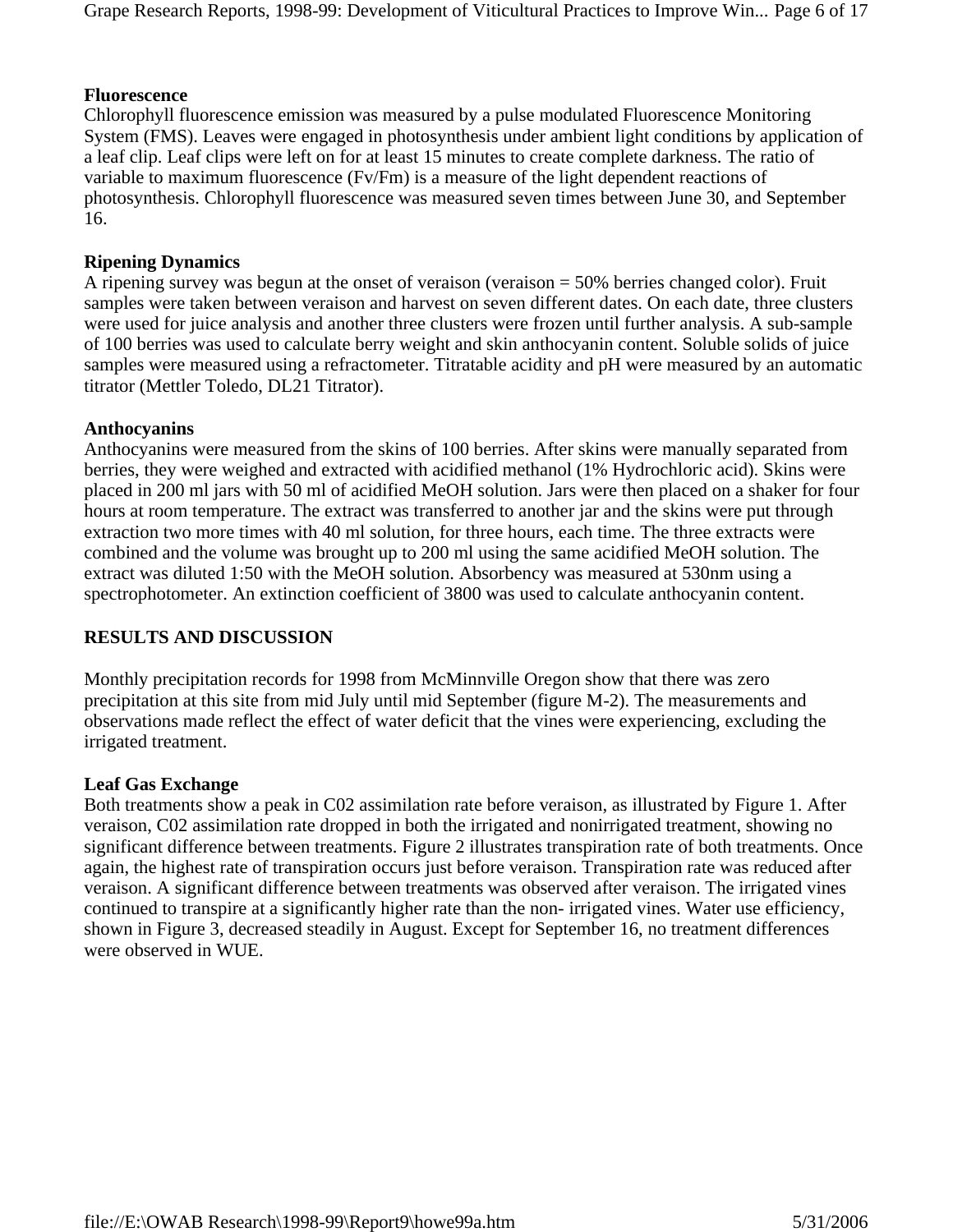

Figure 1: CO2 Assimilation Rate or irrigated and non-irrigated mature Pinot noir grapevines at Knudsen Vineyard 1998. Vertical bars represent +-SE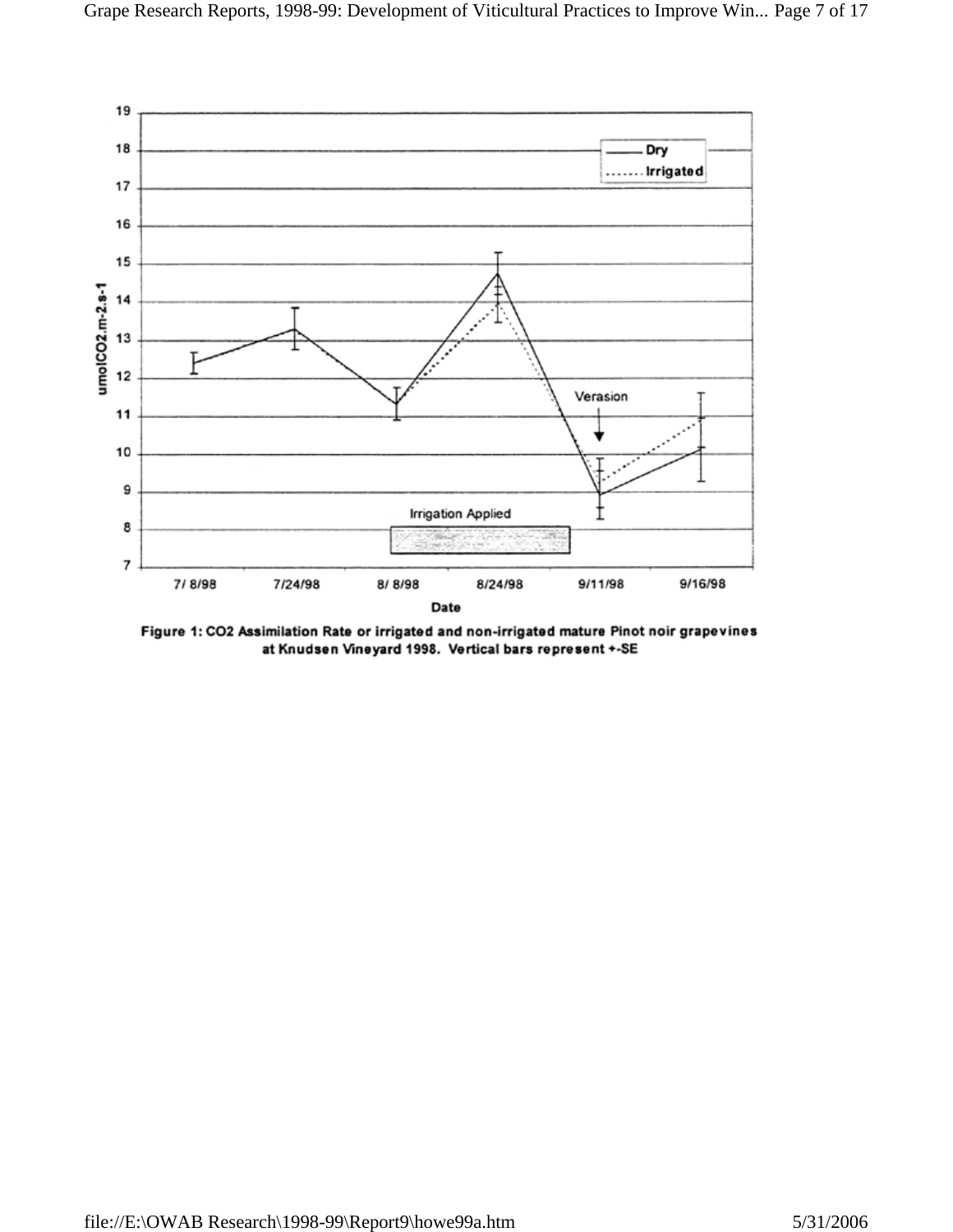

Figure 2: Transpiration Rate or irrigated and non-irrigated mature Pinot noir grapevines at Knudsen Vineyard 1998. Vertical bars represent +-SE.

 $\star$  indicates statistically significant at < 0.05 level of probability.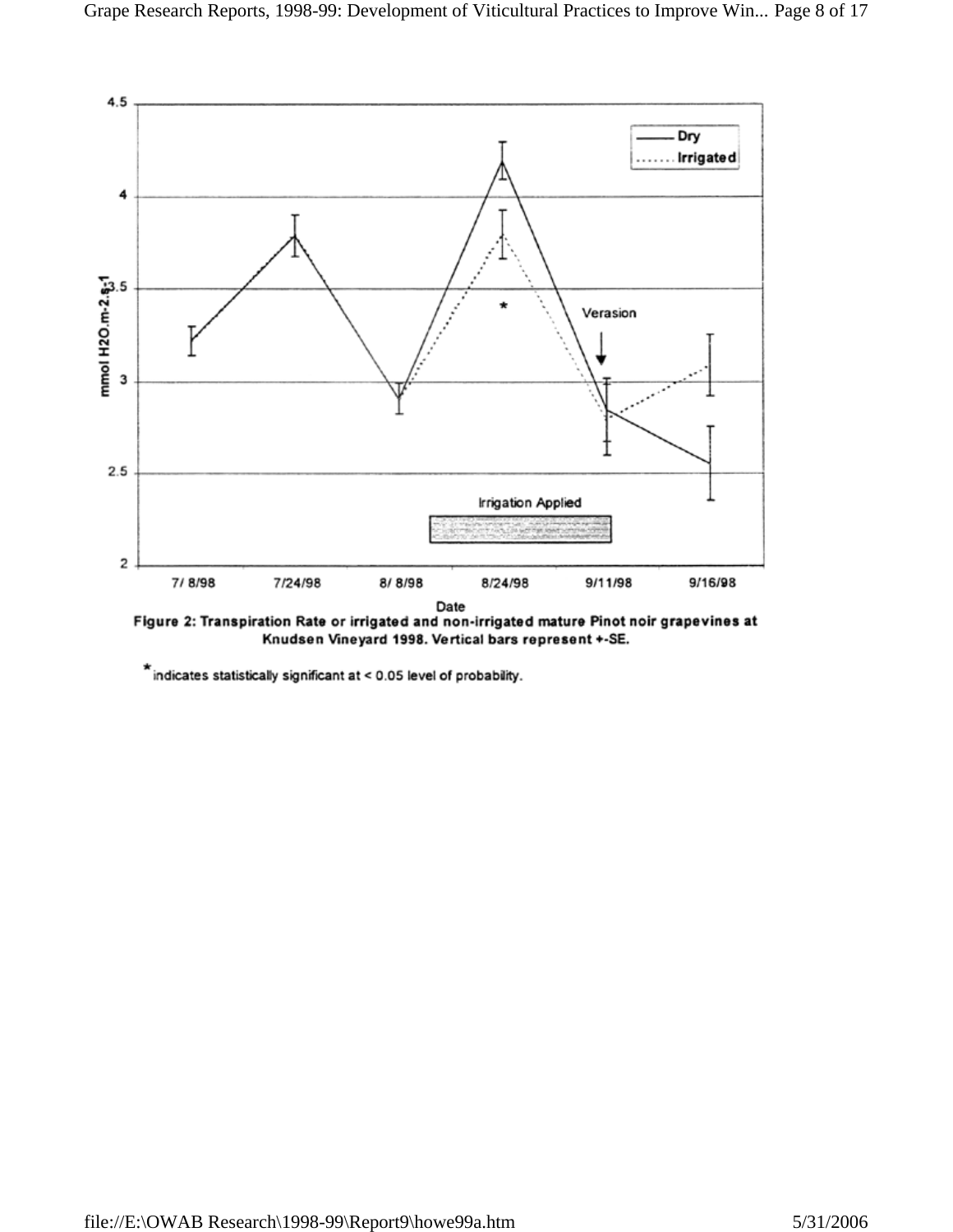

Knudsen Vineyard 1998. Vertical bars represent +-SE.

indicates statistically significant at < 0.01 level of probability.

## **Chlorophyll**

Chlorophyll content increased in both treatments during ripening, and began to decrease after veraison. Figure 4 illustrates that there was not a significant difference between treatments during the time of measurements. The ratio of variable to maximal fluorescence, Figure 5, was also similar between treatments and no significant difference can be noted.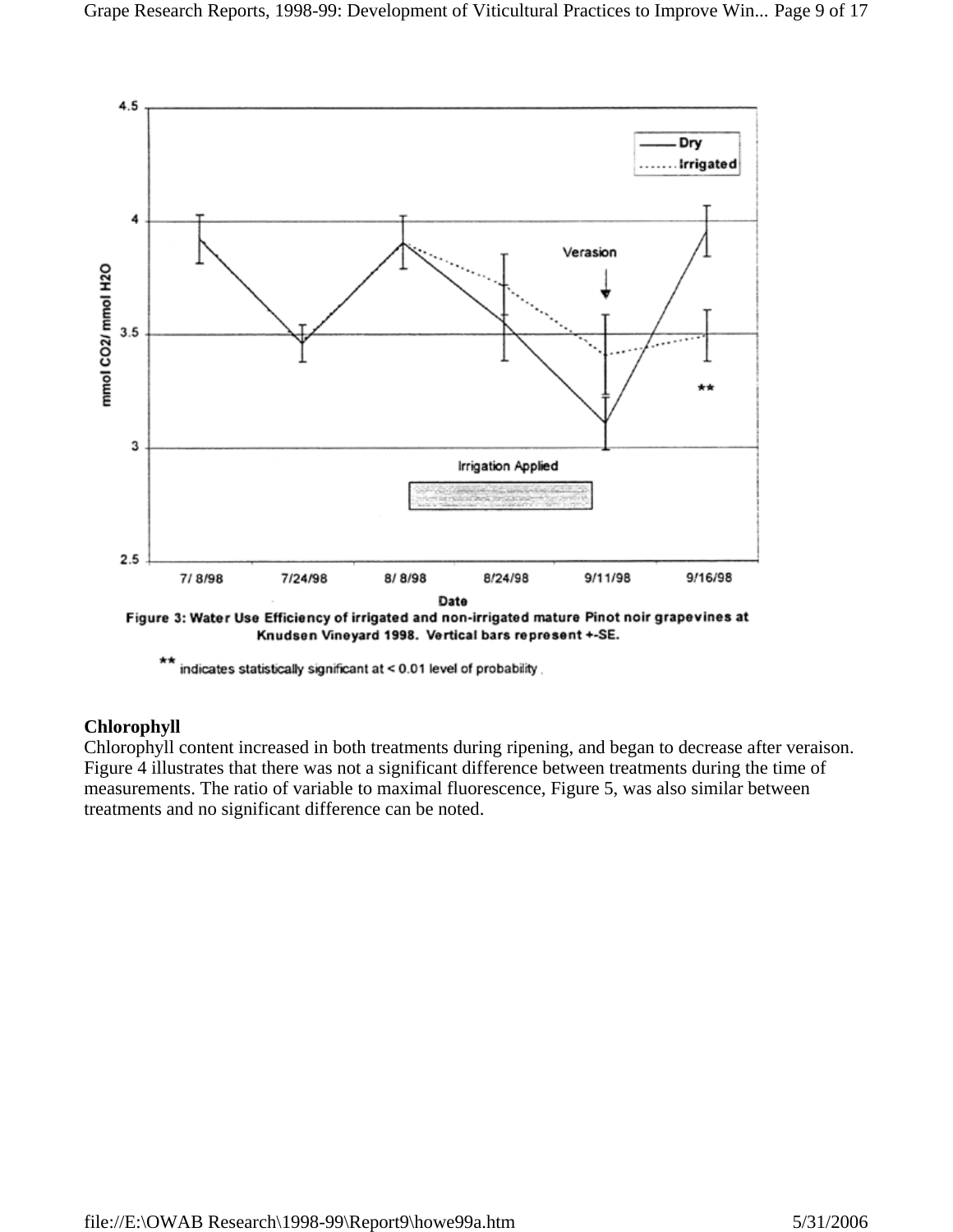

Figure 4: Chlorophyll of irrigated and non-irrigated mature Pinot noir grapevines at Knudsen Vineyard during 1998. Vertical bars represent +-SE.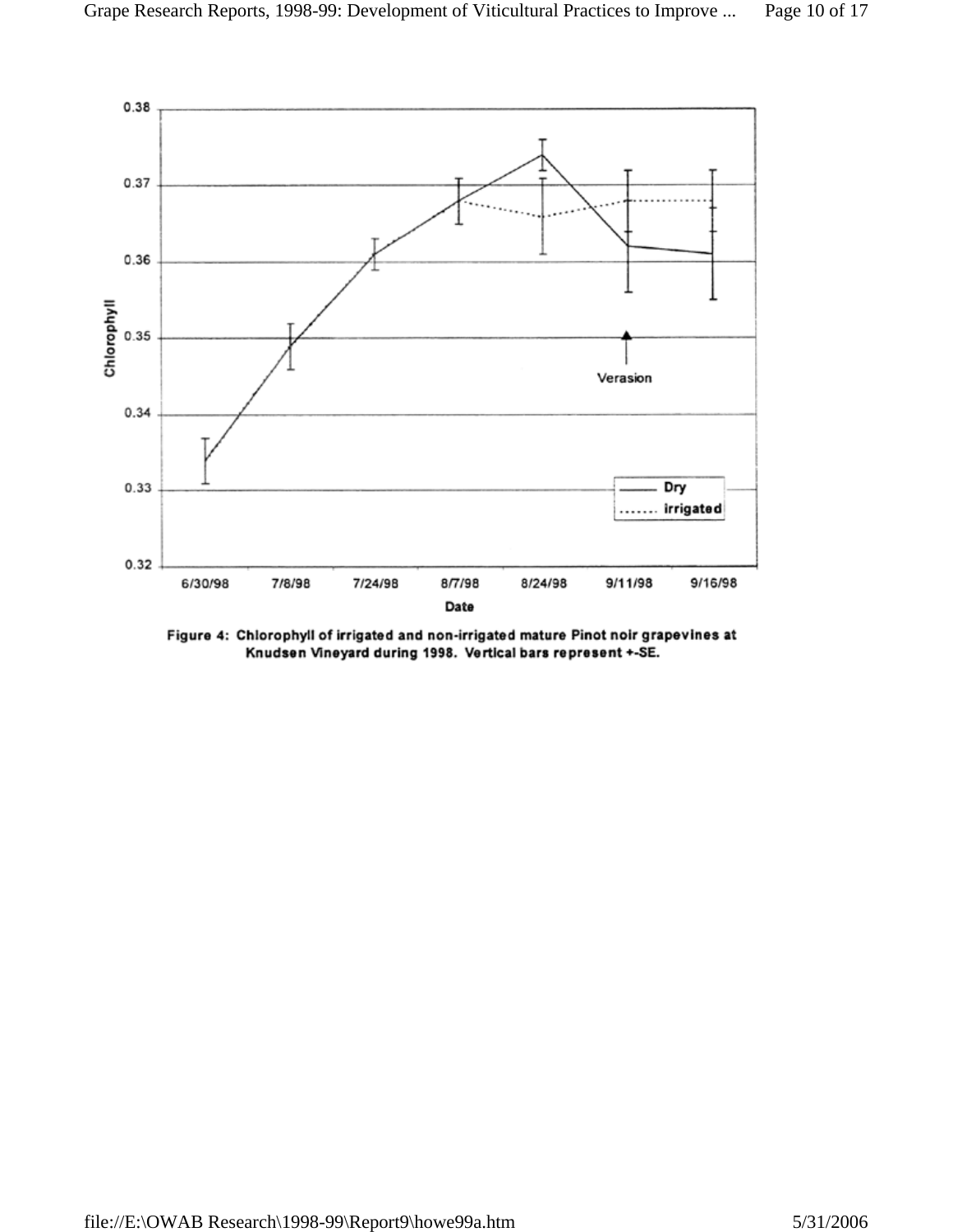

Figure 5: Trends during vegetative growth in the ratio of variable to maximal fluorescence (Fv/Fm) in irrigated and non-irrigated mature Pinot noir grapevines at Knudsen Vineyard in 1998. Vertical bars represent +-SE.

#### **Soluble Solids and TA**

Both irrigated and non-irrigated vines show similar trends in sugar accumulation during ripening. Figure 6 illustrates a significant difference between treatments in late September where the irrigated vines slowed in soluble solid accumulation. There were no treatment differences in soluble solids at harvest. TA was higher for non-irrigated vines prior to veraison (Figure 7). After veraison both irrigated and non-irrigated vines decreased in TA similarly.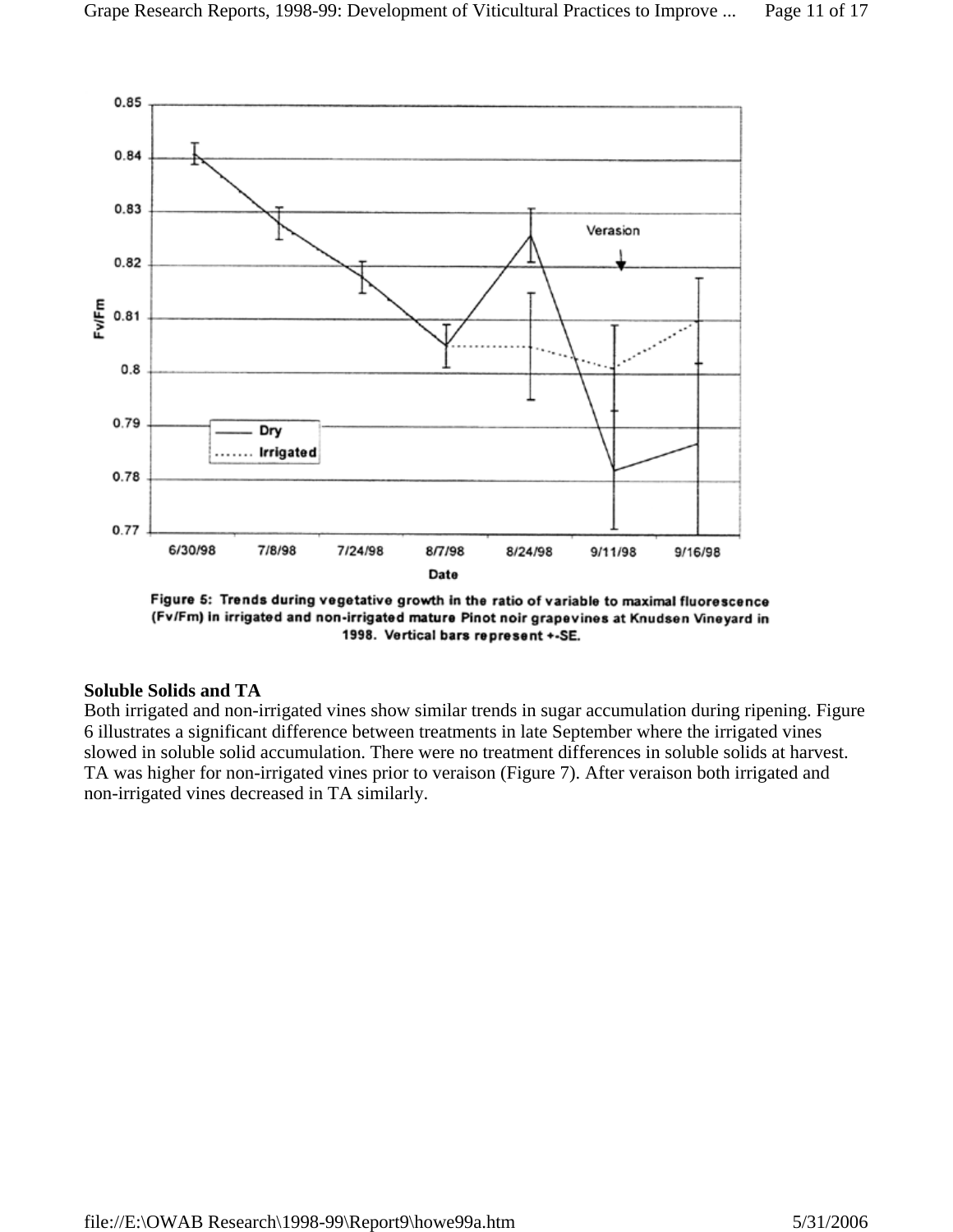

Figure 6: Trends in sugar accumulation during ripening of irrigated and non-irrigated mature Pinot noir grapevines at Knudsen Vineyard 1998. Vertical bars represent +-SE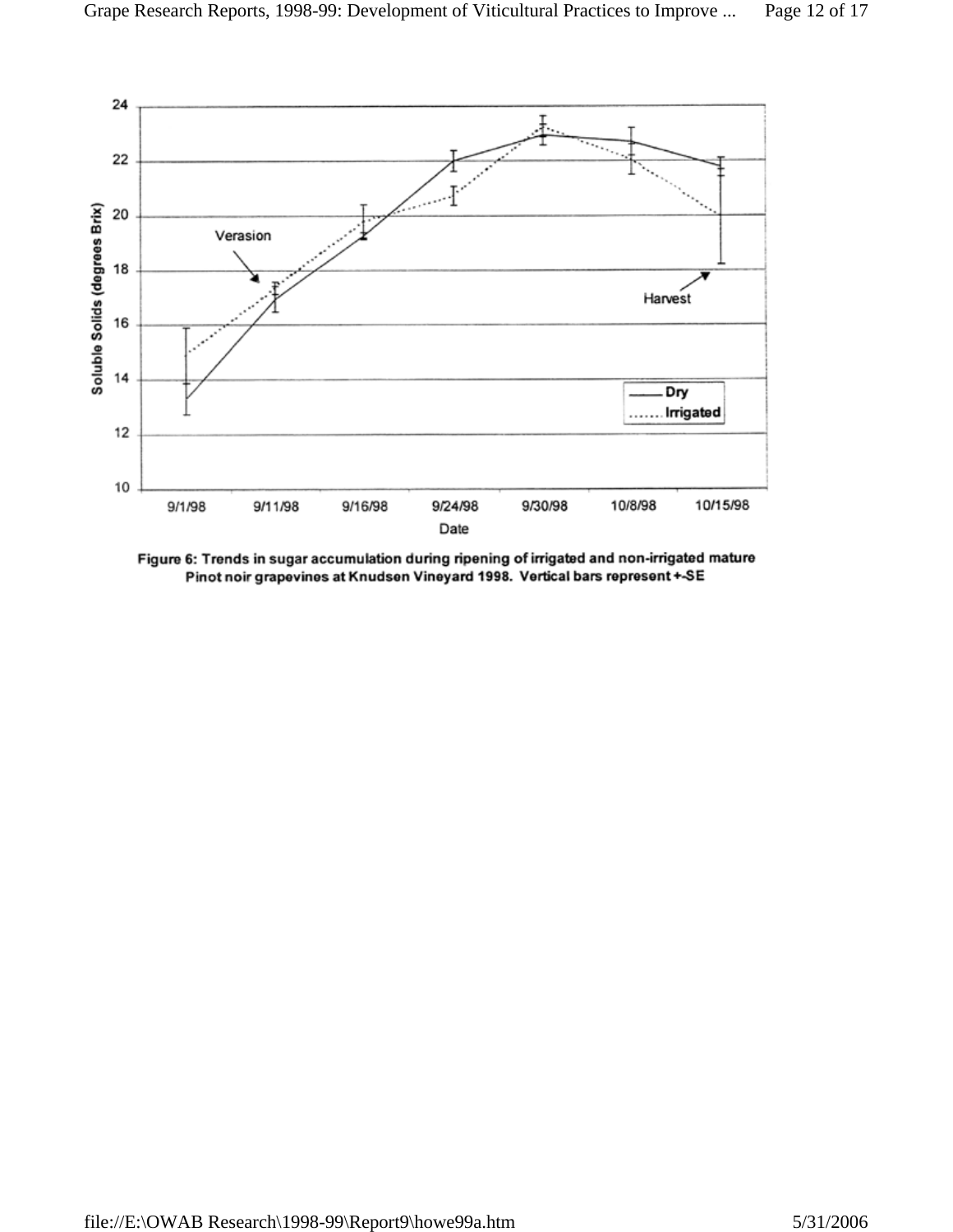

\*\* indicates statistically significant at the .01 level of probability

#### **Anthocyanins**

Berry anthocyanin content increased from veraison until just before harvest in both treatments. A similar trend occurred in both treatments with respect to anthocyanin content per gram of fruit. There were no significant differences between treatments in anthocyanin concentration, expressed either in amount per berry or per gram of fruit (Figures 8 & 9).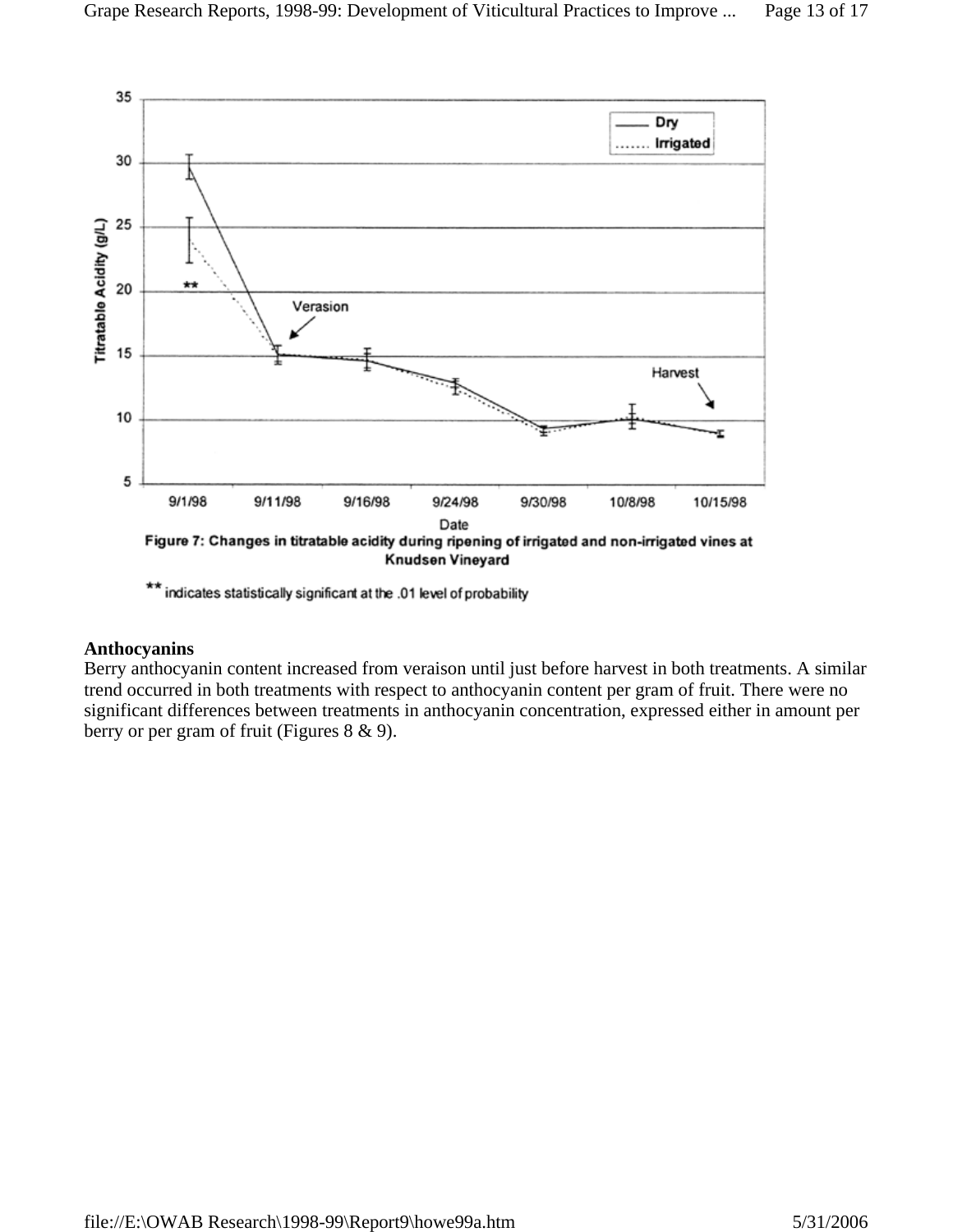

Figure 8: Berry Anthocynin Content in irrigated and non-irrigated mature Pinot noir grapevines at Knudsen Vineyard 1998. Vertical bars represent +-SE.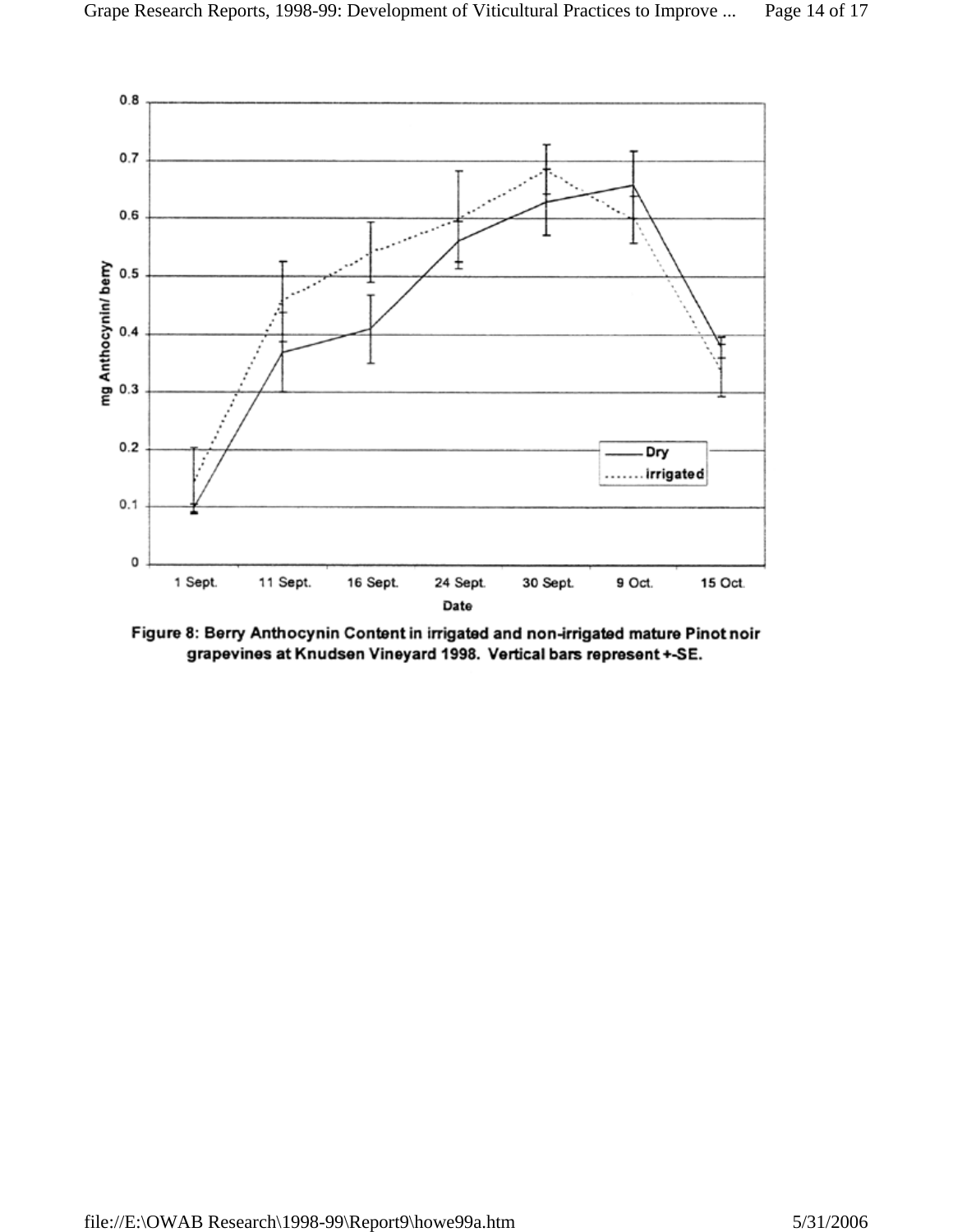

#### **Harvest**

Table 2 illustrates yield components at harvest and the standard errors for both treatments. There were no significant differences in yield components between irrigated and non-irrigated vines.

| Table 1: Amount of water received in inches per vine Knudsen Vineyard 1998. |  |  |  |  |
|-----------------------------------------------------------------------------|--|--|--|--|
| Data received from Oregon Climate Services Oregon State University.         |  |  |  |  |

|           |           | Irrigation | Precipitation | Total |
|-----------|-----------|------------|---------------|-------|
| Dry       | August    |            |               |       |
|           | September |            | 0.57"         | 0.57" |
| Irrigated | August    | 2.05"      |               |       |
|           | September |            | 0.57"         | 2.62" |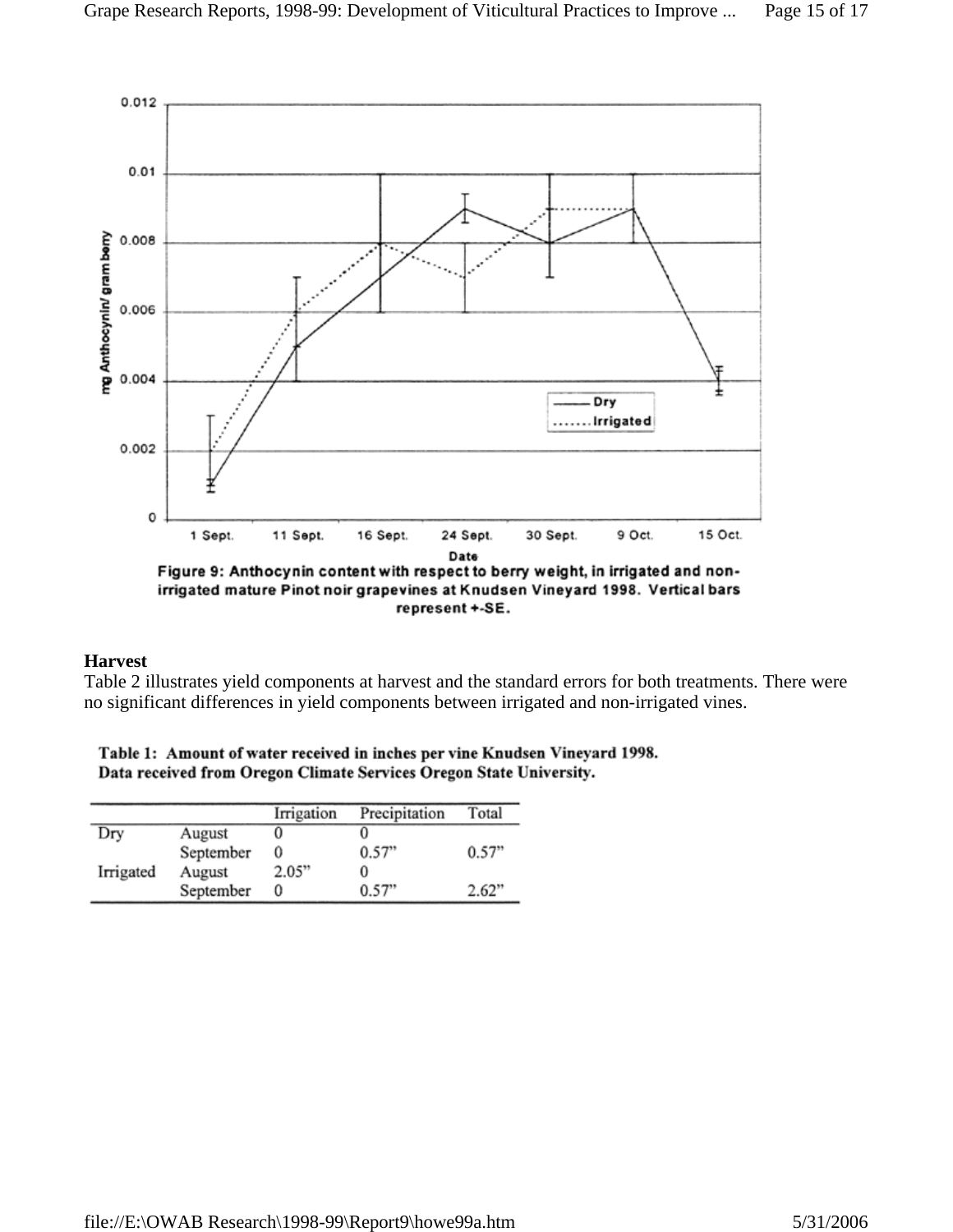|                    | Dry   | Standard Error |       | Irrigated Standard Error Significant F |    |
|--------------------|-------|----------------|-------|----------------------------------------|----|
| Yield/vine (kg)    | 4.71  | 0.51           | 4.58  | 0.41                                   | ns |
| Ton/acre           | 3.14  | 0.34           | 3.05  | 0.28                                   | ns |
| Shoots/vine        | 41    | 3              | 41    | 3                                      | ns |
| Clusters/shoot     | 1.25  | 0.08           | 1.33  | 0.09                                   | ns |
| Cluster weight (g) | 91.17 | 4.43           | 86.61 | 5.12                                   | ns |
| Clusters/vine      | 52    | 6              | 54    | 5                                      | ns |
| Berry weight (g)   | 1.09  | 0.09           | 1.00  | 0.11                                   | ns |
| Berries/cluster    | 92    | 12             | 98    | 11                                     | ns |

#### Table 2: Yield Components of the 1998 Harvest Knudsen Vineyard

## **CONCLUSIONS**

It is premature to draw any conclusions from the first year of this study. Because this experiment is being carried out in a vineyard that has been irrigated for many years, we did not expect to see substantial treatment differences during this first season. In fact, ripening dynamics were not affected and only minor differences were observed in gas exchange between irrigated and non- irrigated vines. We expect to see larger differences as the effects of soil water deficit become more pronounced over the course of additional seasons. In another study, the effects of root zone competition induced by cover crops, started depressing growth and fruit quality only in the second season of treatment implementation (Candolfi-Vasconcelos *et al.* 1999). In the current study, we do not yet know what the effects of drought on the carbohydrate reserves in the permanent structure were. These analysis will be conducted during spring. Additionally, it would be interesting to know what effects irrigation has on fermentation dynamics and wine quality.

#### **ACKNOWLEDGMENTS**

We would like to thank the Oregon Wine Advisory Board for the funding of this research. Special thanks go to Allen Holstein for suggesting this study and making available the vineyard used in the experiment. We are also grateful to Mark Sheridan for his technical contribution to the project and for implementing the irrigation treatments.

#### **LITERATURE CITED**

Alleweldt, G., Ruhl, E. (1982). Untersuchungen zum. Gaswechsel der Rebe. 11. Einfluss Langanhaltender Bodentrockenheit auf die Leistunasfahigkiet verschiedener Rebsorten. Vitis 21: 313- 324.

Becker, N. and Zimmerman, H. (1983). DerEinfluss verschiedener Wasserversorgung auf Triebwachstum, Beerenentwicklung, Holzreife und Holzstruktur bei Topfreben. Die Weinwissenschaft 38: 363-378.

Candolfi-Vasconcelos, M. C., P. Schonenberger, and S. Castagnoli (1999). Integrated Production: Impact of Vineyard Floor Biodiversity on Vine Performance. Proc. OSU Winegrape Day. Feb 12, 1999.

Jackson, D., and Schuster, D. (1994). The Production of Grapes and Wine Cool Climates. Gypsum Press. New Zealand, 193 pp.

Perret, P., Weissenbach, P., Schwager, H., Heller, W.E., Koblet, W. (1993). "Adaptive